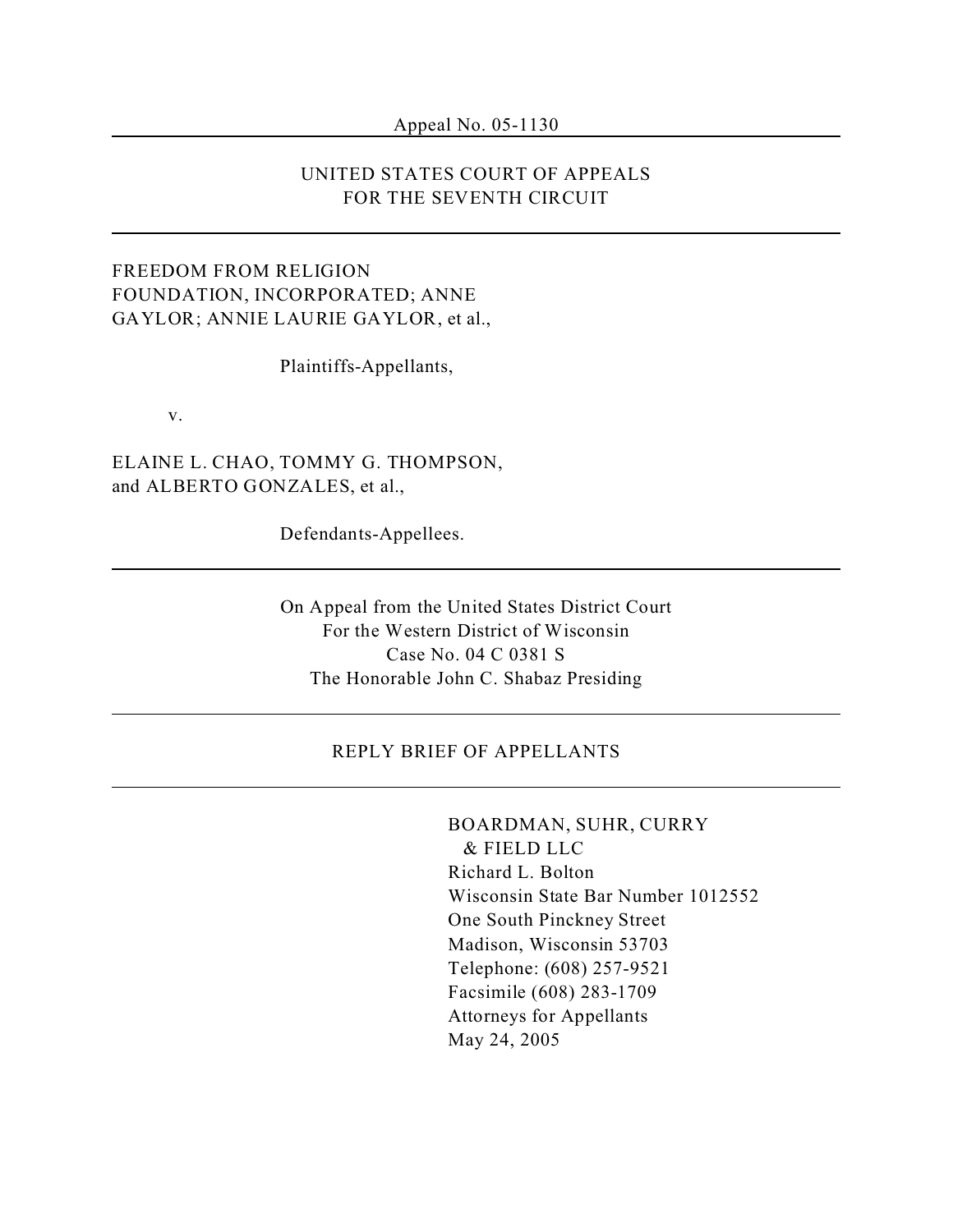# TABLE OF CONTENTS

| I. EXECUTIVE MISUSE OF TAXPAYER        |
|----------------------------------------|
| APPROPRIATIONS IN VIOLATION OF THE     |
| ESTABLISHMENT CLAUSE IS NOT JUDICIALLY |
|                                        |
|                                        |
|                                        |
|                                        |
|                                        |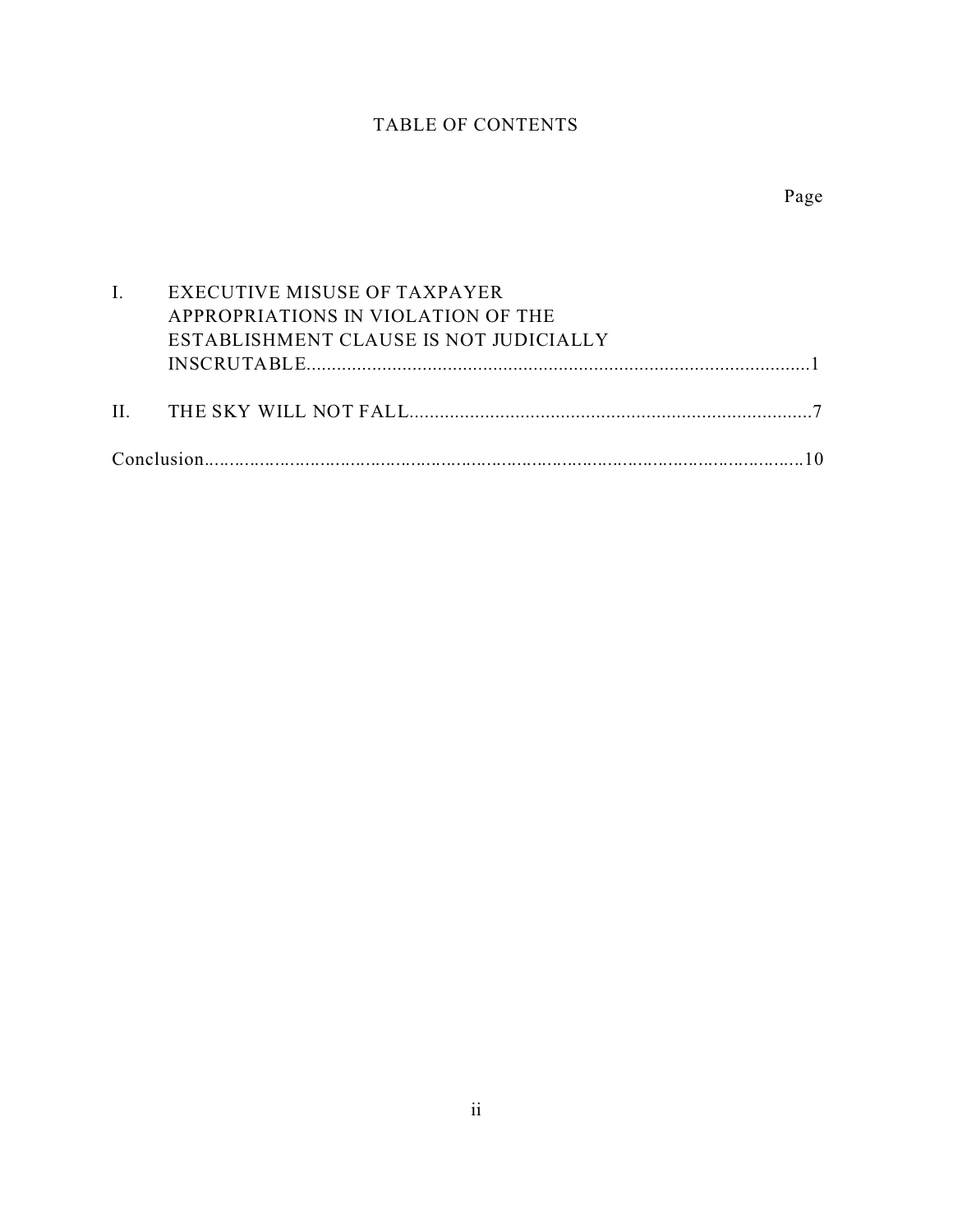# TABLE OF AUTHORITIES

| District of Columbia Common Cause v.                                                            |
|-------------------------------------------------------------------------------------------------|
|                                                                                                 |
| Equal Employment Opportunity Commission<br>v. Dayton Power & Light Company, 605 F. Supp. 13     |
| Equal Employment Opportunity Commission<br>v. State of Delaware, 595 F. Supp. 568               |
|                                                                                                 |
|                                                                                                 |
|                                                                                                 |
| Moore v. United States House of Representatives,                                                |
| Mueller Optical Company v. Equal Employment<br>Opportunity Commission, 574 F. Supp. 946         |
| Schlesinger v. Reservists Comm. to Stop the War,                                                |
| Swayne and Hoyt, Ltd. v. United States                                                          |
|                                                                                                 |
| Valley Forge Christian College v. Americans<br>United for Separation of Church and State, Inc., |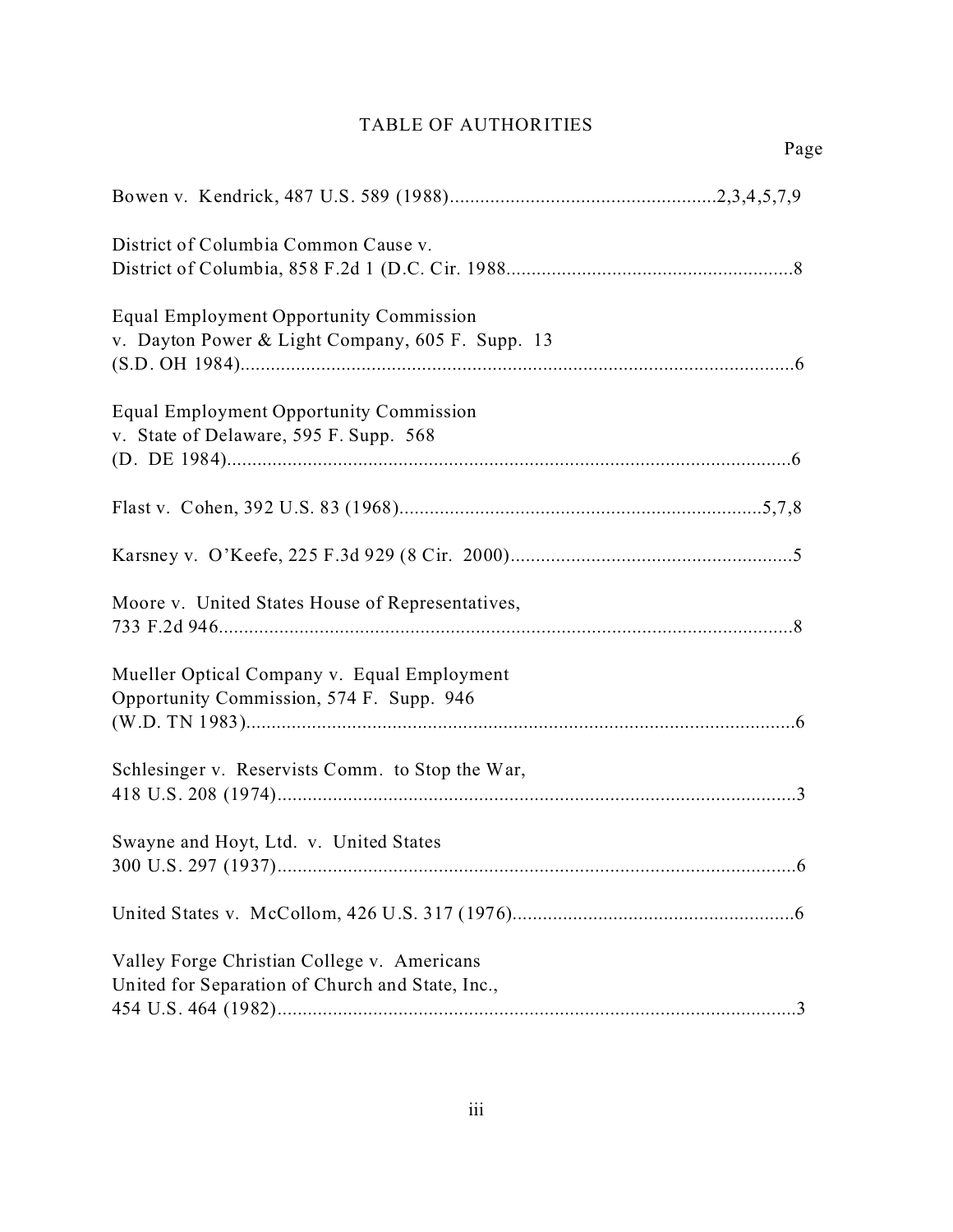## **Other Authorities**

| Taxing and Spending Clause of the |  |
|-----------------------------------|--|

Page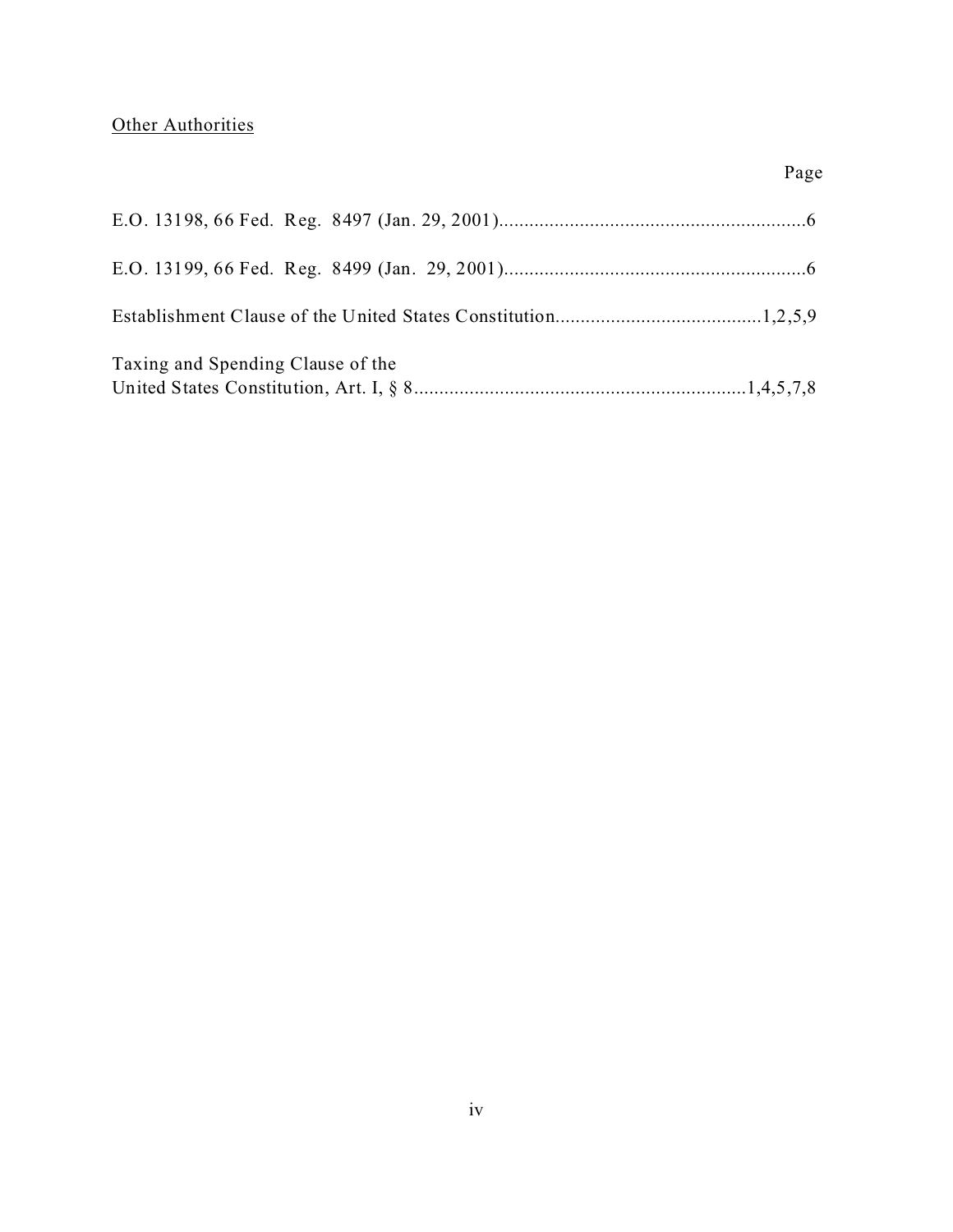### UNITED STATES DISTRICT COURT FOR THE SEVENTH CIRCUIT

## FREEDOM FROM RELIGION FOUNDATION, INC.; ANNE NICOL GAYLOR; ANNIE LAURIE GAYLOR; and DAN BARKER,

Plaintiffs-Appellants,

v. **Case No. 05-1130** 

JIM TOWEY, PATRICK PURTILL, BRENT ORRELL, BOBBY POLITO, RYAN STREETER, et al.,

Defendants-Appellees.

### **REPLY BRIEF OF APPELLANTS**

### I. **EXECUTIVE MISUSE OF TAXPAYER APPROPRIATIONS IN VIOLATION OF THE ESTABLISHMENT CLAUSE IS NOT JUDICIALLY INSCRUTABLE.**

The parties agree that the challenge in this case involves the alleged misuse of federal taxpayer appropriations made pursuant to the Taxing and Spending Clause of the United States Constitution, Art. I, § 8. These taxpayers, in other words, are complaining about the use of their taxes. A relationship, or nexus, therefore clearly exists between their status as taxpayers and the exercise of Congressional action under the Taxing and Spending Clause.

The parties also agree that the challenge in this case involves the alleged use of taxpayer money in violation of a specific constitutional limitation imposed upon the exercise by Congress of its Taxing and Spending authority, i.e., the Establishment Clause requirements.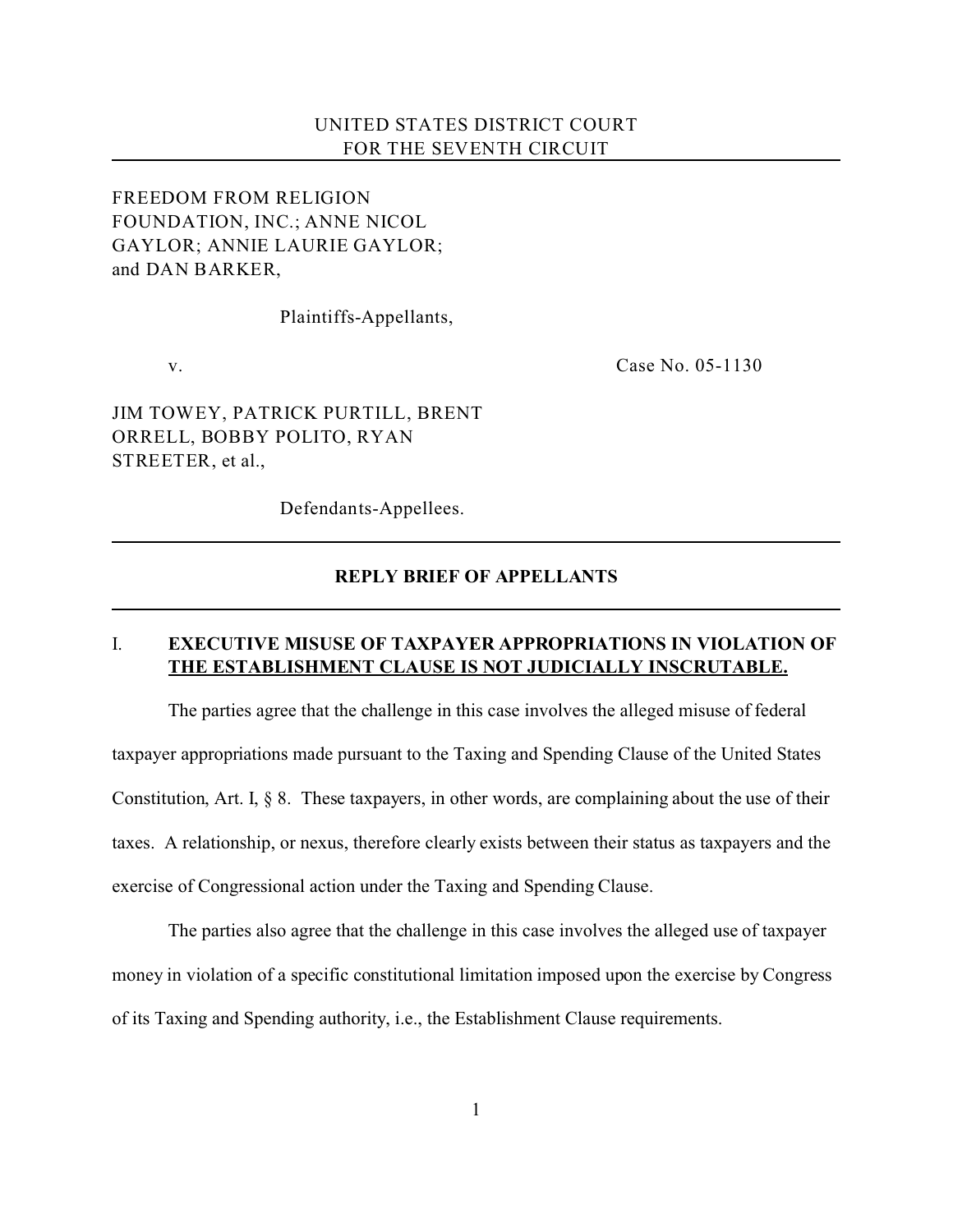The appellees do contend, however, that the misuse of taxpayer appropriations by Executive Branch officials to promote religion is not actionable by taxpayers qua taxpayers. According to appellees, these are not the right persons to complain about the use of tax appropriations that are being misused in violation of the Establishment Clause of the United States Constitution. The appellees claim that it is "far-fetched" to even think that Executive Branch officials should be limited in their use of tax appropriations to promote religion. (Appellees' Brief at 32.)

The appellees indulge in wishful thinking that leads them to the suspect conclusion that they are above the law. Why, after all, should Executive Branch officials have the right to use taxpayer appropriations to promote religion? Why is it "far-fetched" for taxpayers to object to the use of their taxes for this purpose?

The appellees claim the right to freely misuse Congressional tax appropriations on the purported basis that Congress did not first tell them to use the tax money to promote religion. Instead, they claim that President Bush made them do it, but more particularly, the appellees claim that the appellants lack standing because they do not allege "the invalidity of the funding statutes that support defendants' salaries and the work of their officers." (Appellees' Brief at 31- 32.) According to the appellees, taxpayer standing requires a claim of facial invalidity of an organic statute authorizing payments that promote religion.

The law has been clear, however, at least since the Supreme Court's decision in Bowen v. Kendrick, 487 U.S. 589 (1988), that Executive actions utilizing taxpayer appropriations in violation of the Establishment Clause can be challenged by taxpayers, regardless whether Congress itself enacted a Constitutionally invalid underlying statute. The appellees, therefore,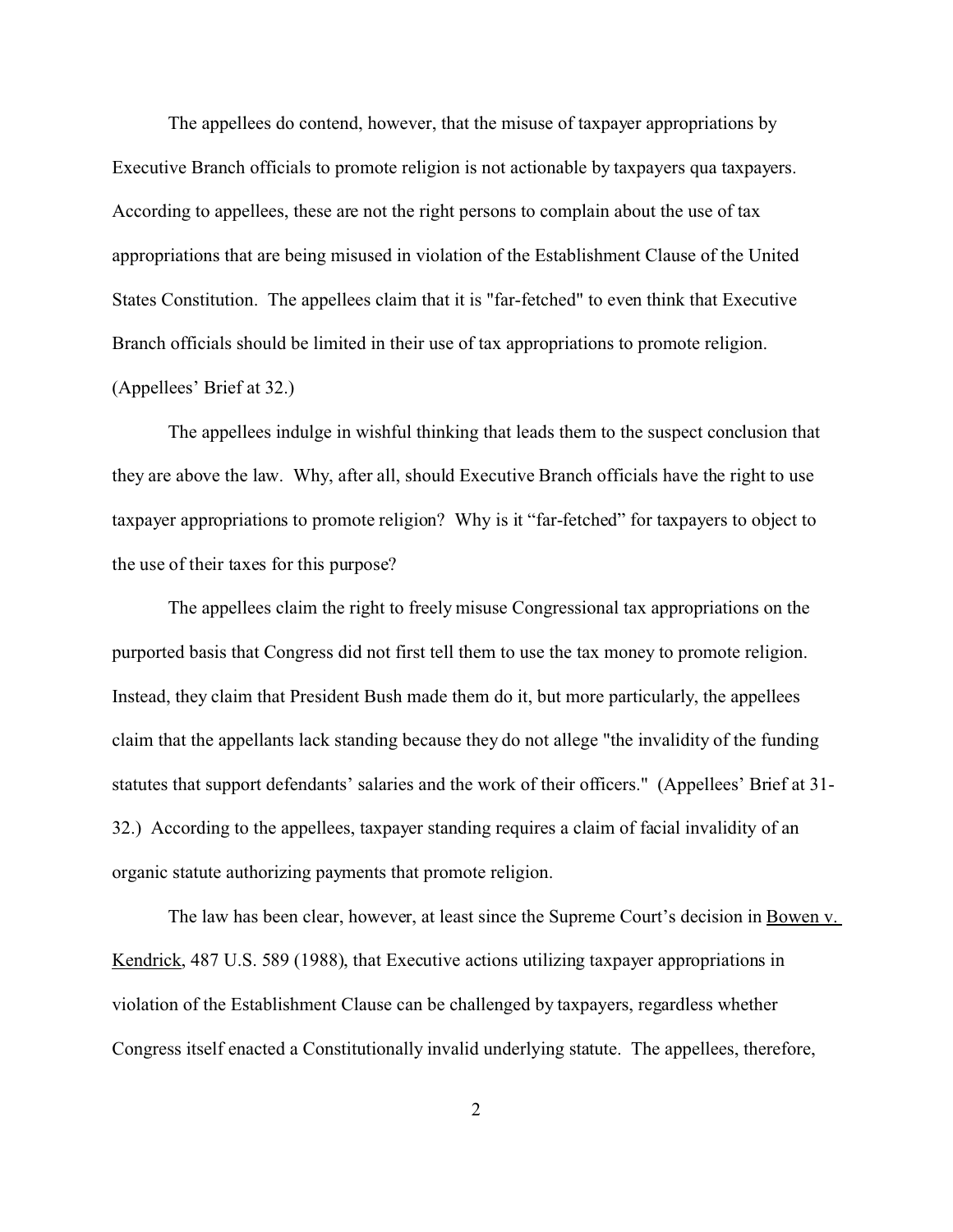incorrectly claim that taxpayer suits are only appropriate "in cases involving the validity of taxing and appropriations statutes." (Appellees' Brief at 25.) The Supreme Court's prior decision in Schlesinger v. Reservists Comm. to Stop the War, 418 U.S. 208 (1974), moreover, does not alter that fundamental holding in Kendrick. The Schlesinger decision involved a Constitutional claim not arising out of the appropriation of taxpayer money under the Taxing and Spending Clause of the Constitution. Thus, appellees incorrectly construe Schlesinger to stand for the proposition that taxpayer standing only exists as to claims involving the invalidity of underlying Congressional statutes. (Appellees' Brief at 31.) That is simply not the case.

Similarly, the Supreme Court's decision in Valley Forge Christian College v. Americans United for Separation of Church and State, Inc., 454 U.S. 464 (1982), cannot be construed in light of Kendrick to only authorize taxpayer suits when the facial invalidity of an authorizing statute is alleged. Here, the appellees construe Valley Forge as denying taxpayer standing because the taxpayers in that case "did not challenge the federal statute that authorized the Secretary to transfer the property, but rather a particular Executive Branch action arguably authorized by the act." (Appellees' Brief at 22.) The appellees then reason ostensibly from Valley Forge that taxpayer standing necessarily requires a challenge to the facial validity of a federal statute that "arguably authorizes" Executive Branch actions. In fact, however, the Supreme Court held that Valley Forge did not involve a tax appropriation under the Taxing and Spending Clause at all, as necessary for taxpayer standing. This was the basis for the Supreme Court's decision. By contrast, the interpretation advanced by the appellees in this case is totally irreconcilable with the subsequent Kendrick decision.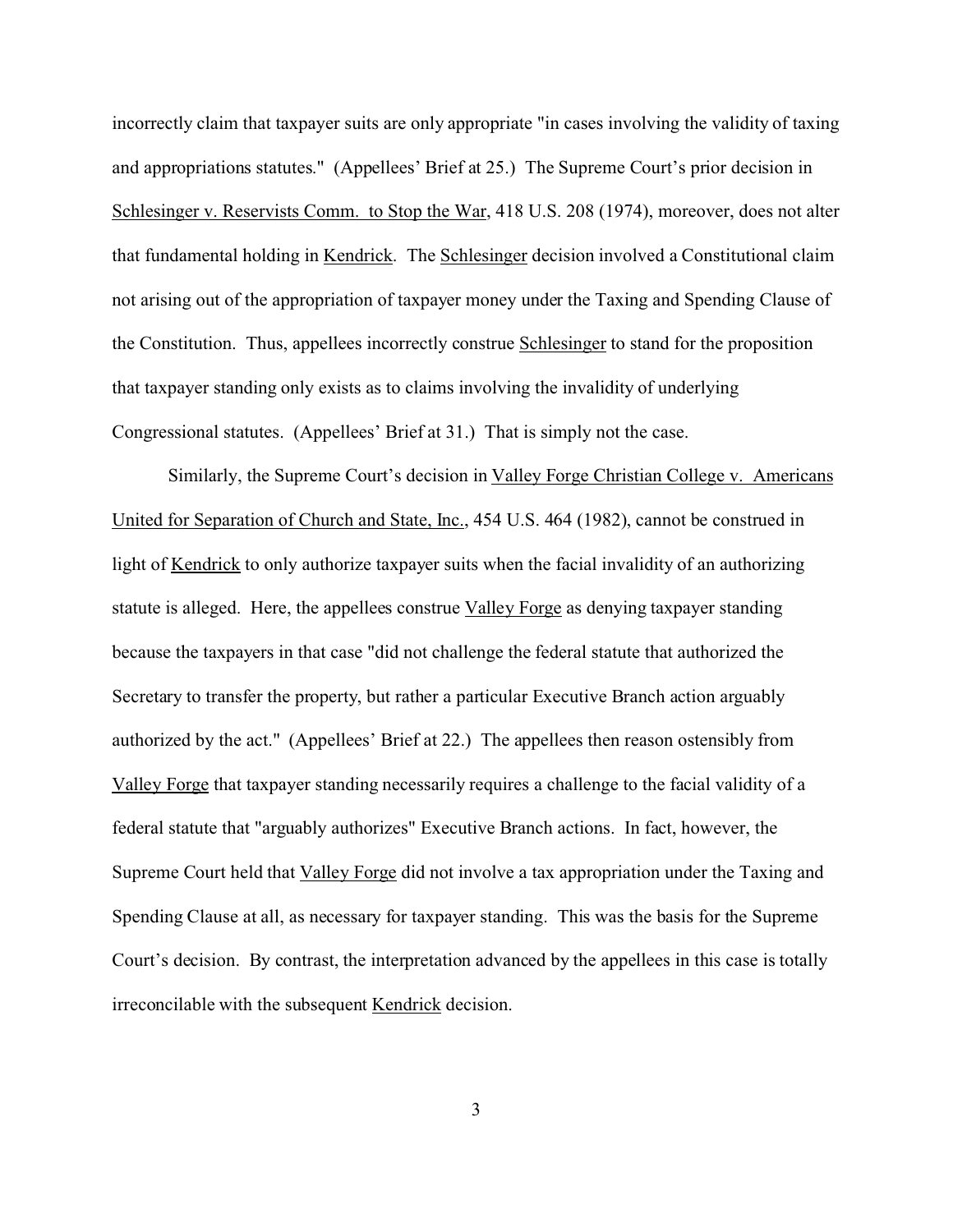The appellees' arguments in this case ultimately suffer the fatal weakness that they do not make taxpayer standing turn upon a fact related to the status of being a taxpayer. The appellees ultimately cannot deny that Kendrick does allow taxpayers to challenge the misuse of taxpayer appropriations by the Executive Branch, even when Congress has acted blamelessly. In other words, Congressional responsibility for the misuse is not essential to taxpayer standing under Kendrick. The appellees argue, however, that regardless of any Congressional responsibility for the misuse, only certain types of executive misuse is actionable by taxpayers, i.e., the misuse of tax appropriations earmarked for a particular organic spending program, rather than the misuse of taxpayer appropriations made as general appropriations to the Executive Branch.

The purported distinction urged by the appellees does not turn upon any rationale related to a litigant's status as a taxpayer. In both instances, Congress has made appropriations without any facially objectionable content, yet taxpayers allegedly can only challenge the misuse of tax money when the appropriation was earmarked for a specific spending program, rather than as part of general appropriations for government operations. From a taxpayer perspective, this distinction has no relationship to the fact of the misuse involving appropriations under the Taxing and Spending Clause of the Constitution.

The appellees' claimed distinction is certainly not as conceptually elegant as they suggest. On the contrary, the proposed distinction by the appellees is arbitrary, while ignoring the Supreme Court's attempt to relate taxpayer standing to one's status qua a taxpayer. In fact, the injury that triggers taxpayer standing under the Supreme Court's test is the misuse of tax appropriations, either by Congress or by the Executive Branch, in violation of a specific constitutional restriction on the Taxing and Spending Authority of Congress. As Justice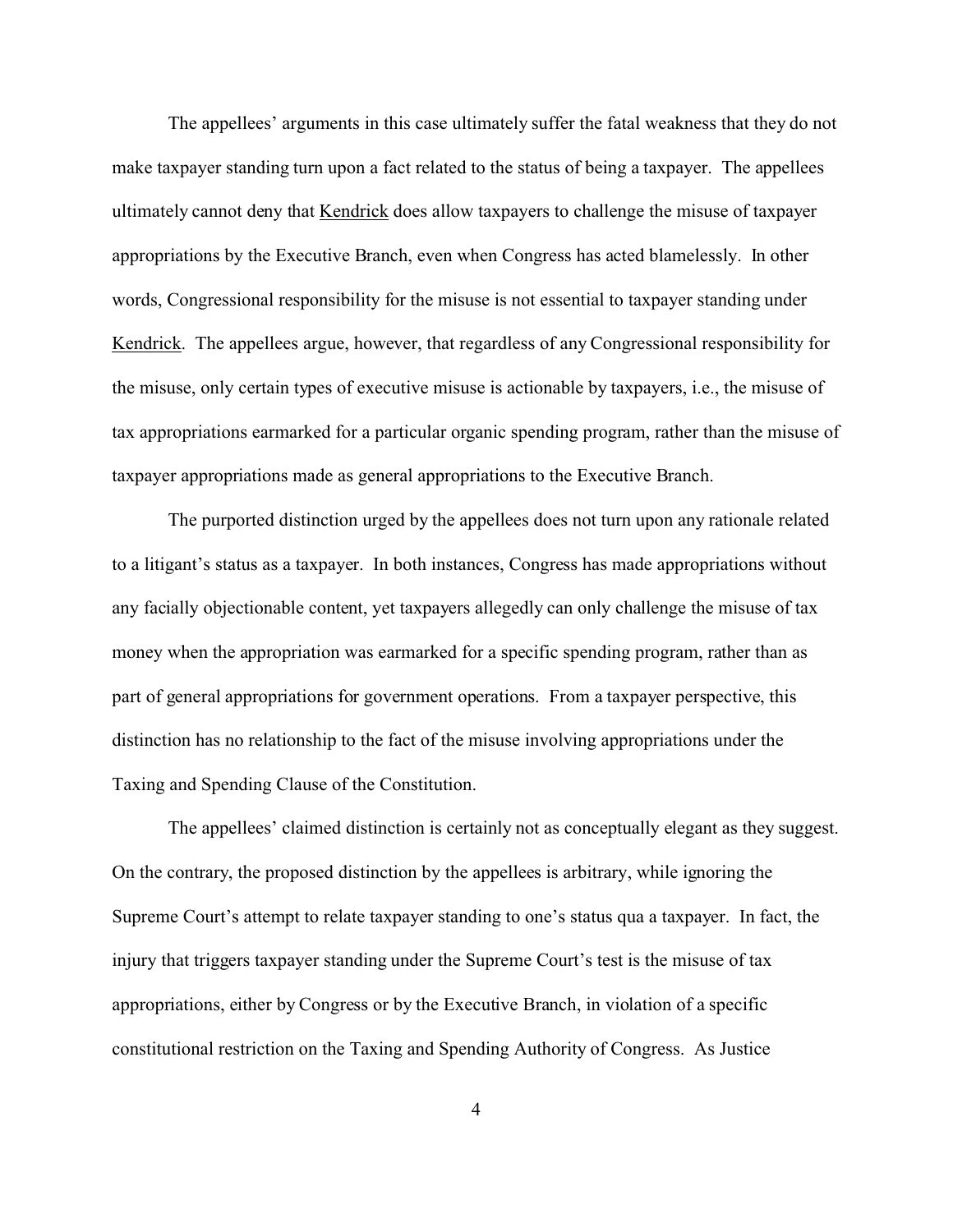O'Connor stated in her Concurrence in Kendrick, 487 U.S. at 622: "The dissent says, and I fully agree 'public funds may not be used to endorse the religious message.'" (The dissent by Justice Blackmun was joined in by four justices, and included the unambiguous statement that "public funds may not be used to endorse the religious message." Id. at 642. At least five justices in Kendrick, therefore, recognized the general proscription that the Establishment Clause imposes on the use of public tax proceeds to endorse religion.)

The relevant injury a taxpayer suffers is his liability for taxes used in a manner that exceeds specific Constitutional limitations imposed upon the exercise of the Congressional Taxing and Spending power, and not simply that an enactment is generally beyond the powers delegated to Congress. "When the government spends public money in violation of the Establishment Clause, a taxpayer suffers a direct injury because the government is improperly promoting religion." Karsney v. O'Keefe, 225 F.3d 929, 936 (8th Cir. 2000). The threshold relationship that a taxpayer must allege in order to have standing, therefore, is that he is a taxpayer whose taxes are being misused in violation of a specific prohibition of the Constitution, i.e., the Establishment Clause.

Here, the appellants satisfy the first part of the Supreme Court's test for taxpayer standing, as articulated in Flast v. Cohen, 392 U.S. 83 (1968), and subsequently applied in Kendrick. The appellants are taxpayers who are complaining about the misuse of tax appropriations in a way that violates the Establishment Clause of the Constitution. That is all that is necessary to satisfy the first part of the Flast test for taxpayer standing. The Taxing and Spending Clause of the Constitution simply does not distinguish between appropriations made to the Executive Branch for earmarked spending programs versus general appropriations made to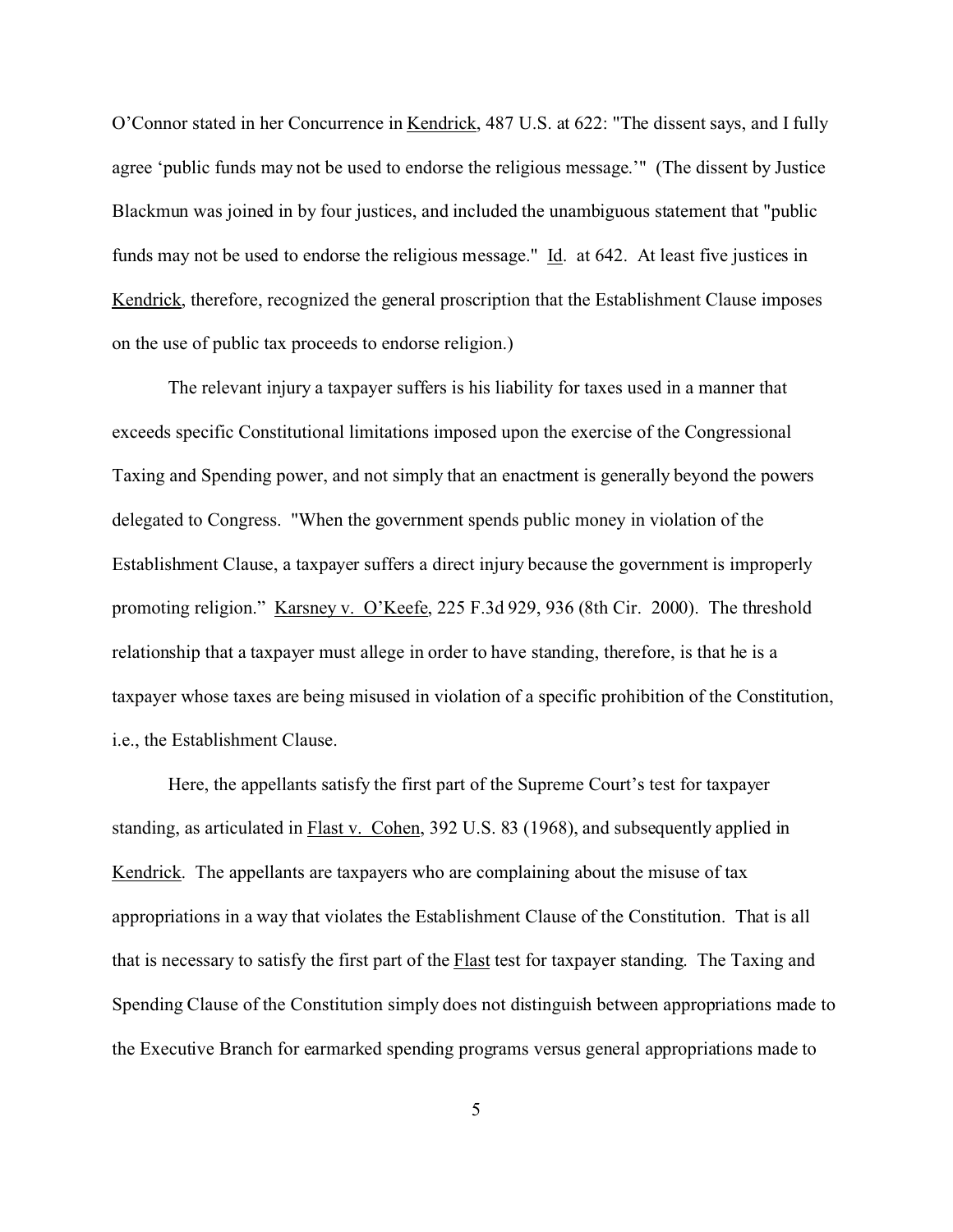support government operations. The law does not recognize a distinction between such appropriations, including because the Executive Branch has no independent authority to spend a nickel from the United States Treasury without an appropriation from Congress. The Supreme Court has expressed what is perhaps the quintessential axiom of appropriations law as follows:

> "The established rule is that the expenditure of public funds is proper only when authorized by Congress, not that public funds may be expended unless prohibited by Congress." United States v. McCollom, 426 U.S. 317, 321 (1976).

President Bush's "Faith Based Initiative" is subject to the same dependence on appropriations from Congress as are all activities of the Executive Branch. In fact, each of the Executive Orders related to the President's Faith Based Initiative includes explicit language acknowledging that the "actions directed by this Executive Order shall be carried out subject to the availability of appropriations and to the extent permitted by law." See E.O. 13198, 66 Fed. Reg. 8497 (Jan. 29, 2001); E.O. 13199, 66 Fed. Reg. 8499 (Jan. 29, 2001).

The President knew that his Initiative was dependent upon Congressional tax appropriations which Congress has made to the Executive Branch without placing any restrictions on the use of such appropriations. Congress, therefore, has implicitly ratified, as its own, the decision to use budget appropriations related to the President's Faith Based Initiative, as courts have readily held. See Swayne and Hoyt, Ltd. v. United States, 300 U.S. 297, 301 (1937); Equal Employment Opportunity Commission v. Dayton Power & Light Company, 605 F. Supp. 13 (S.D. OH 1984); Equal Employment Opportunity Commission v. State of Delaware, 595 F. Supp. 568, 573 (D. DE 1984); Muller Optical Company v. Equal Employment Opportunity Commission, 574 F. Supp. 946, 953 (W.D. TN 1983) ("Congressional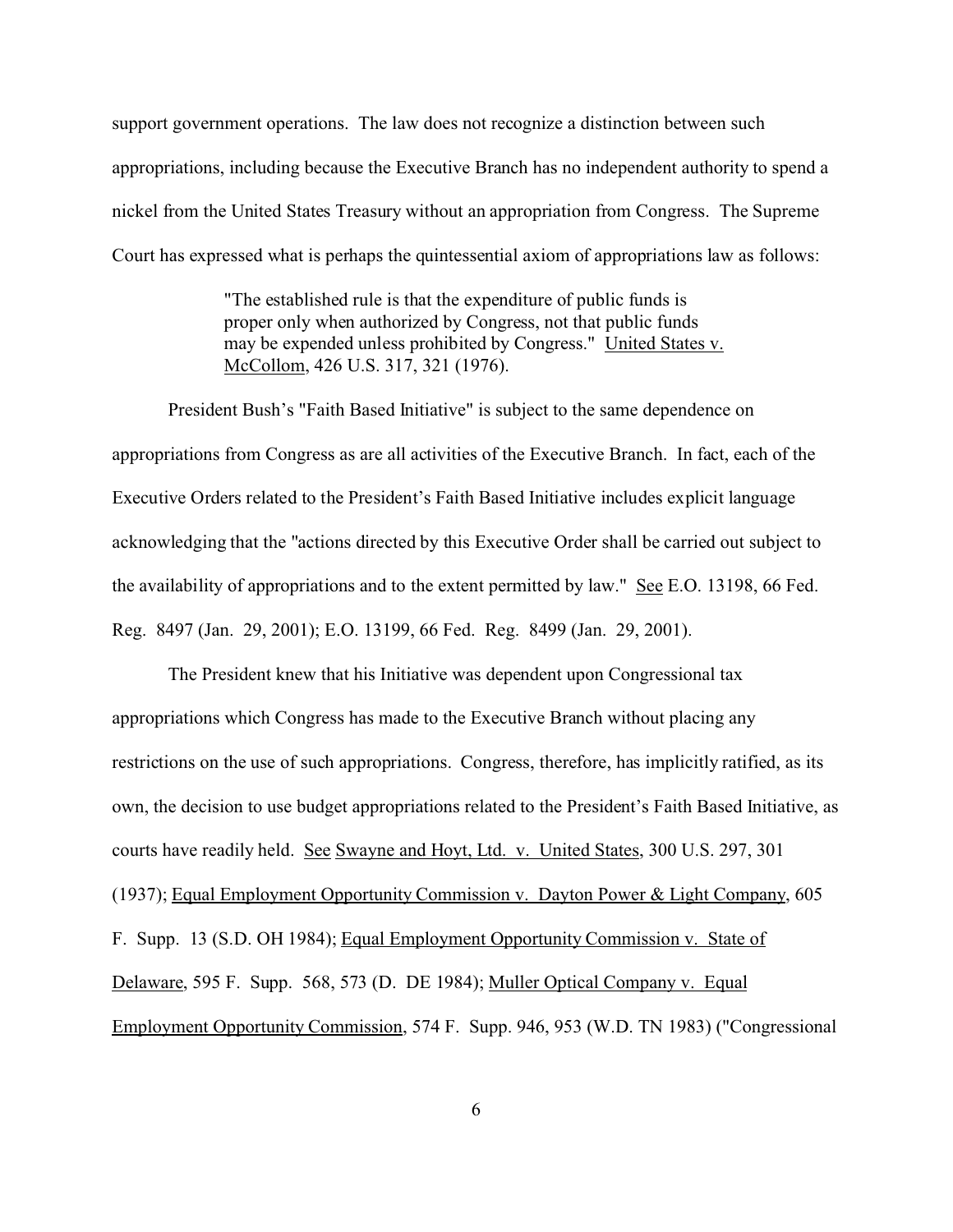ratification may occur when both houses of Congress either pass legislation appropriating funds to implement an Executive Order or make reference to the Executive Order in subsequently passed legislation.").

The alleged misuse of taxpayer appropriations to promote religion in this case did not occur without Congressional action appropriating the misused funds in the first instance. The Executive Branch, even by Executive Order, cannot conceive budget appropriations independent of Congress. The appropriations misused in this case instead do derive from Congress' Taxing and Spending authority under Art. I, §8, and the appellants have a logical nexus to support their standing. If not taxpayers, then who? The appellee's would say "No one!" but the law quite logically says otherwise.

#### **II. THE SKY WILL NOT FALL**

The appellees suggest that if taxpayer standing depends upon no more than the misuse of Congressional tax appropriations by the Executive Branch, then the Supreme Court's attempts to constrain taxpayer standing will be defeated. The insinuation of the appellees' argument is that the recognition of standing by taxpayers to challenge the Executive misuse of tax appropriations in violation of the Establishment Clause will open the floodgates to unmanageable amounts of litigation. According to the appellees, "the sky is falling."

The appellees' argument does not withstand scrutiny. The **Flast requirement** of a relationship between a taxpayer and the misuse of tax appropriations has never been construed as the primary barricade to the courthouse door, and the proof is in the pudding, as evidenced by the appellees' own interpretation of Flast and Kendrick.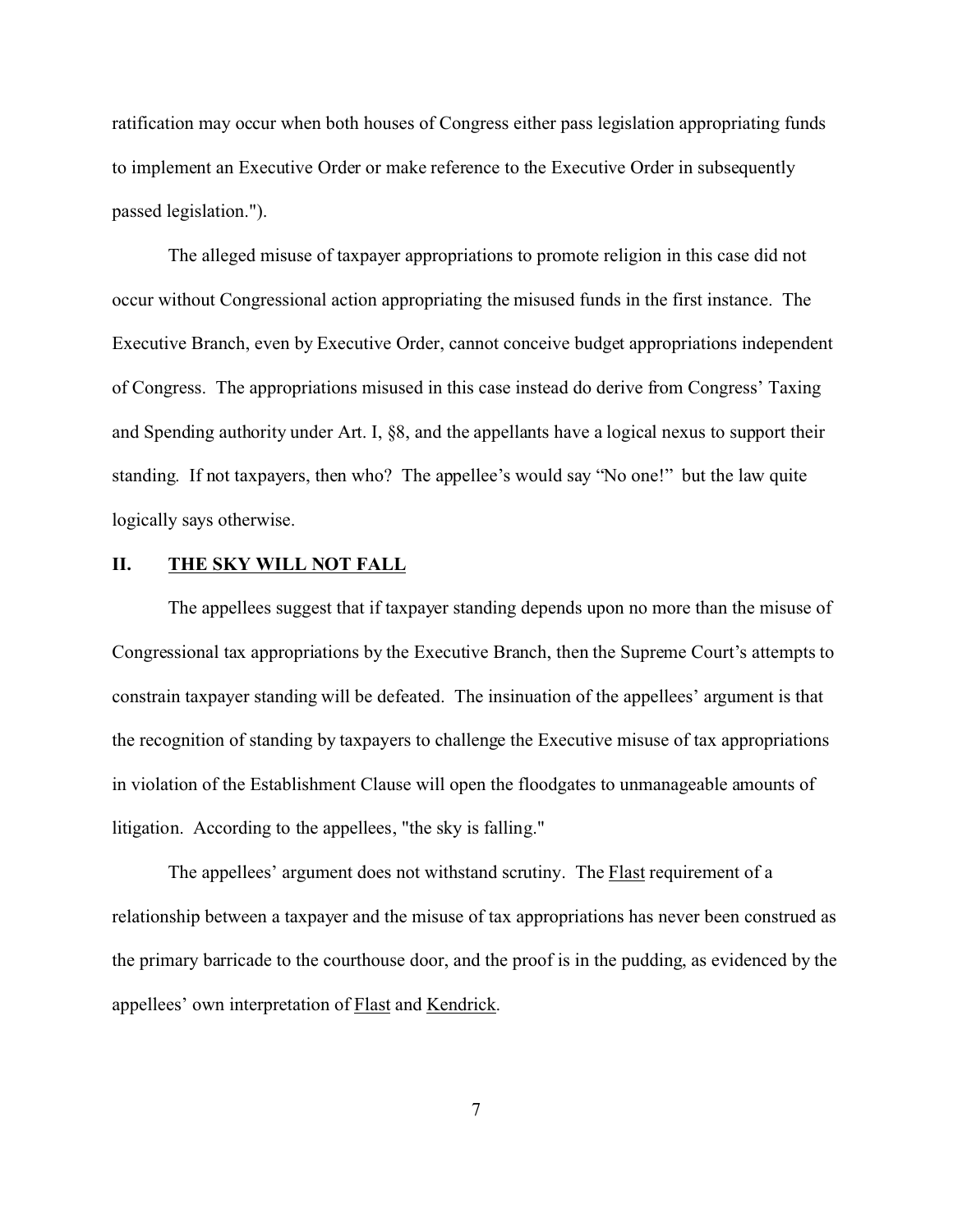The appellees admit, at least, that the first "nexus" test of **Flast** recognizes taxpayer standing if federal tax appropriations are misused by the Executive Branch in the administration of an earmarked Congressional spending program, even if not as to general appropriations for the operation of the Executive Branch. Even with the appellees' qualification, however, Executive action in administering most of the federal budget would be fair game for challenges. In other words, the qualification for taxpayer standing urged in this case, would not preclude federal taxpayer standing under Flast to challenge the majority of expenditures made under the federal budget. Presumably, therefore, since the Flast decision in 1968, the Federal Government has been subject to a barrage of taxpayer-inspired litigation. Yet, that has not been the case. Federal taxpayer lawsuits, even as to the Executive administration of earmarked program appropriations, have been relatively rare until recently. There are simply not many decisions, for example, since Kendrick that even address the issue.

Recognition of taxpayer standing does not threaten to bring the operations of the federal government to a halt because it is the second "nexus" test of Flast that really operates as the gatekeeper, i.e., the requirement that the taxpayer allege a misuse of appropriations in violation of a specific Constitutional limitation on the Taxing and Spending Power of Congress. The only such limitation that the Supreme Court, or any other court, has ever recognized relates to Establishment Clause claims. That is what has limited the scope of federal taxpayer standing. As the Court of Appeals stated in District of Columbia Common Cause v. District of Columbia, 858 F.2d 1, 14 (D.C. Cir. 1988):

> "Flast has limited federal taxpayer challenges by means of the second nexus, thereby insuring an appropriately limited role for federal courts." See Moore v. United States House of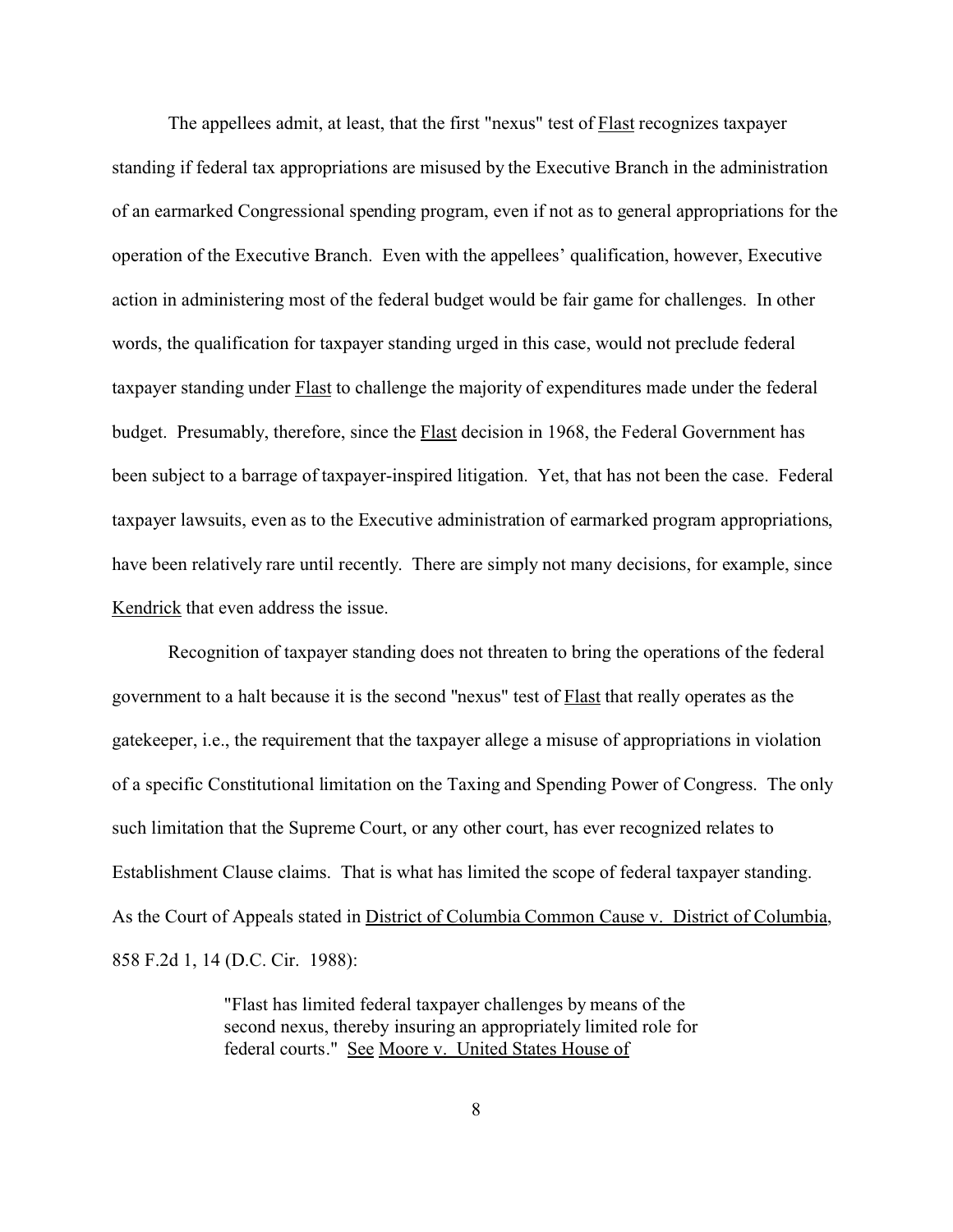Representatives, 733 F.2d 946, 959 n.1 (D.C. Cir. 1984, Scalia, J., concurring).

Standing for these taxpayers to challenge the Executive Branch's use of budget appropriations in violation of the Establishment Clause will not open a floodgate of litigation, unless the Executive Branch intends to engage in a massive campaign to violate the Establishment Clause. That risk is manageable and controllable by the Executive Branch, and, in any event, the risk of litigation is no greater than the risk of taxpayer litigation to challenge the Executive misuse of tax appropriations in the administration of earmarked spending programs.

The scope of actionable misuse of budget appropriations, nonetheless, is definitely broader than that implied by the appellees. They suggest that only specific disbursements of tax money to religious organizations are actionable by taxpayers. (Appellees' Brief at 27-30.) The endorsement of religion that is prohibited by the Establishment Clause, however, is not limited to federal funding of faith based organizations, as the appellees imply. In fact, the type of endorsement at issue in this case, conducted ostensibly under the guise of outreach to faith based organizations, is clearly actionable whether done pursuant to general operating appropriations, or if done as part of the administration of a specific earmarked program, such as under the Compassion Capital Fund. Certainly the endorsement of religion under the guise of outreach using Compassion Capital Funds, would be actionable by taxpayers, even under the appellees' restricted test for taxpayer standing. The argument that outreach activities endorsing religion by the Executive Branch, using budget appropriations, otherwise are not actionable by taxpayers simply exemplifies the arbitrariness of the appellees' arguments in this case. They do not offer a principled standing test that can distinguish Kendrick.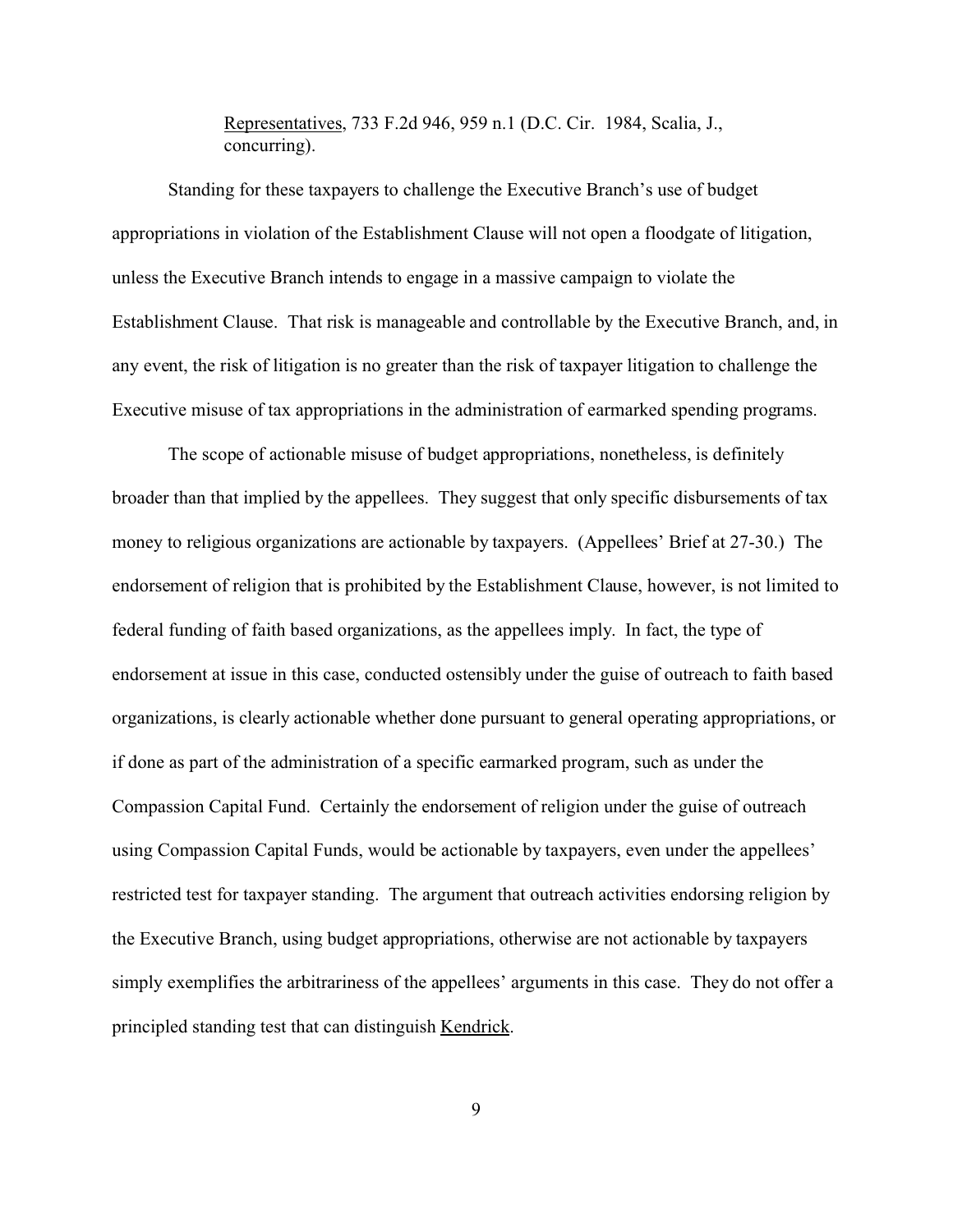#### **CONCLUSION**

For all the above reasons, the decision of the district court denying appellants standing to

proceed should be reversed by the Court of Appeals.

Dated this 24th day of May, 2005.

Richard L. Bolton, Esq. Boardman, Suhr, Curry & Field LLP 1 South Pinckney Street, 4th Floor P. O. Box 927 Madison, WI 53701-0927 Telephone: (608) 257-9521 Facsimile: (608) 283-1709 Attorneys for Plaintiffs-Appellants

\_\_\_\_\_\_\_\_\_\_\_\_\_\_\_\_\_\_\_\_\_\_\_\_\_\_\_\_\_\_\_\_\_\_\_\_\_

@PFDesktop\::ODMA/WORLDOX/F:/DOCS/WD/26318/2/A0358671.WPD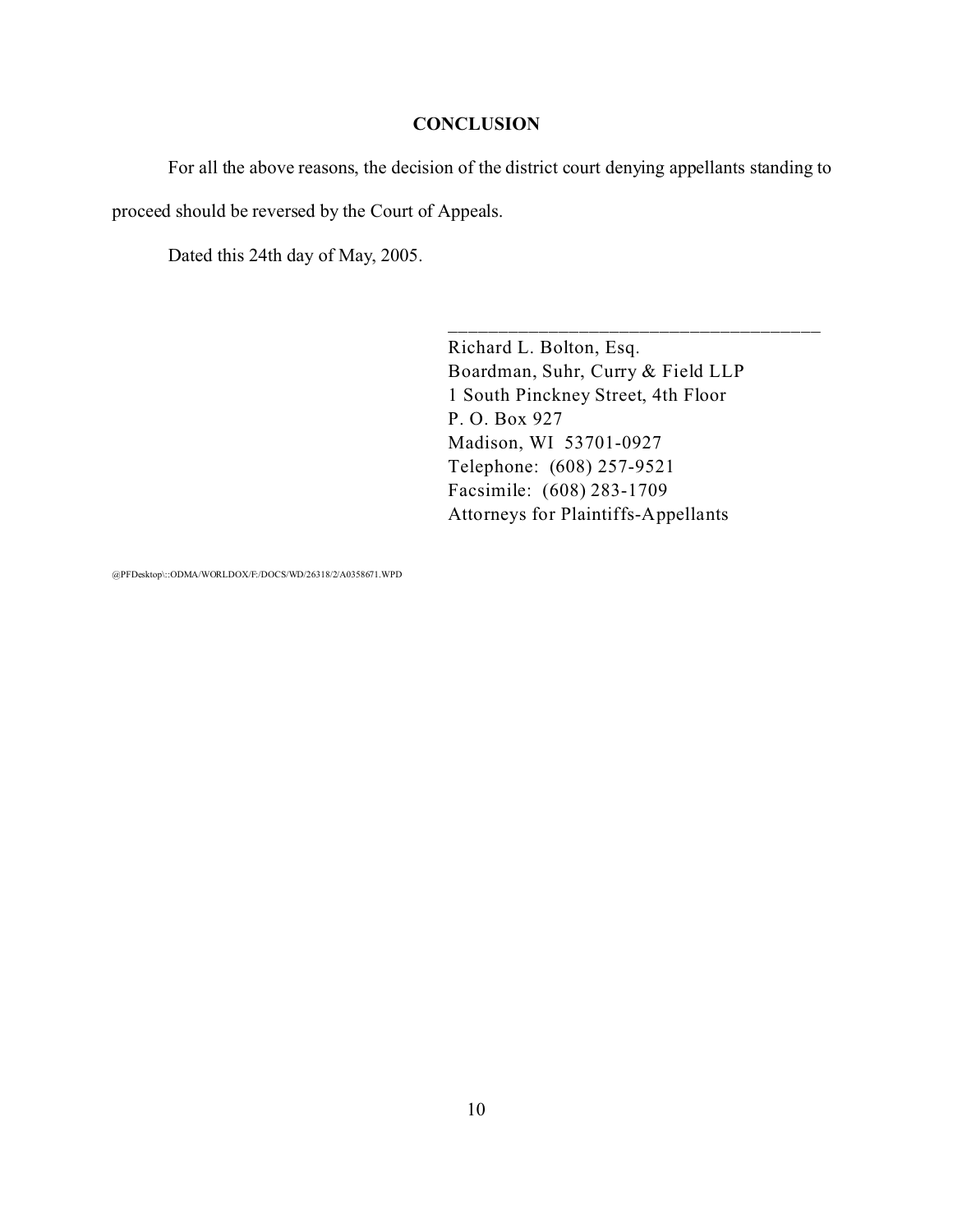## CERTIFICATE OF COMPLIANCE WITH TYPE-VOLUME LIMITATION, TYPEFACE REQUIREMENTS, AND TYPE STYLE REQUIREMENTS

1.

This brief complies with the type-volume limitation of Fed. R. App. P. 32(a)(7)(B) because this brief contains 2,503 words, excluding the parts of the brief exempted by Fed. R. App. P. 32(a)(7)(B)(I).

2.

This brief complies with the typeface requirements of Fed. R. App. 32(a)(5), and the type

style requirements of Fed. R. App. 32(a)(6) because this brief has been prepared in a

proportionally spaced typeface using WordPerfect 10 in 12 point Times New Roman.

This 24th day of May, 2005.

Richard L. Bolton

\_\_\_\_\_\_\_\_\_\_\_\_\_\_\_\_\_\_\_\_\_\_\_\_\_\_\_\_

**BOARDMAN LAW FIRM** One South Pinckney Street Madison, Wisconsin 53703 Telephone (608) 257-9521 Facsimile (608) 283-1709